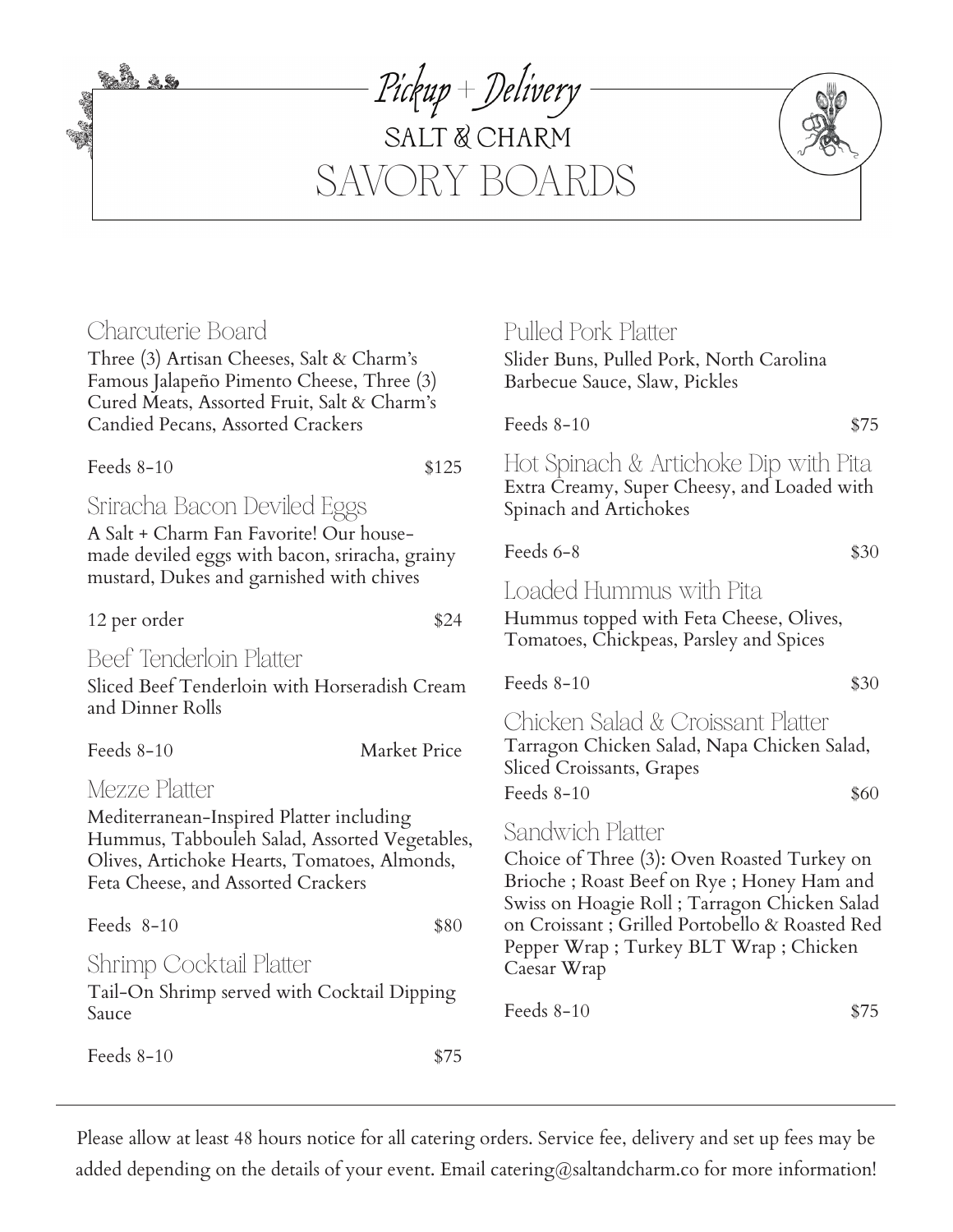

Dessert Board

Raspberry Thumbprint Shortbread Cookies, Wedding Tea Cookies, Brown Butter Chocolate Chunk Blondies + Candied Pecans

Feeds  $8-10$  \$75

Sweets Platter

Chocolate Brownie, Brown Butter Chocolate Chip Cookies, Blueberry-Lemon White Chocolate Cookies + Fruity Pepples Sugar Cookies

Feeds  $8-10$  \$40

Vegan & Gluten Free Sweets Platter Chocolate Brownie, Chocolate Chili Cookies, Toasted Graham Cookies + Chocolate Chip Cookies

18-20 pieces \$55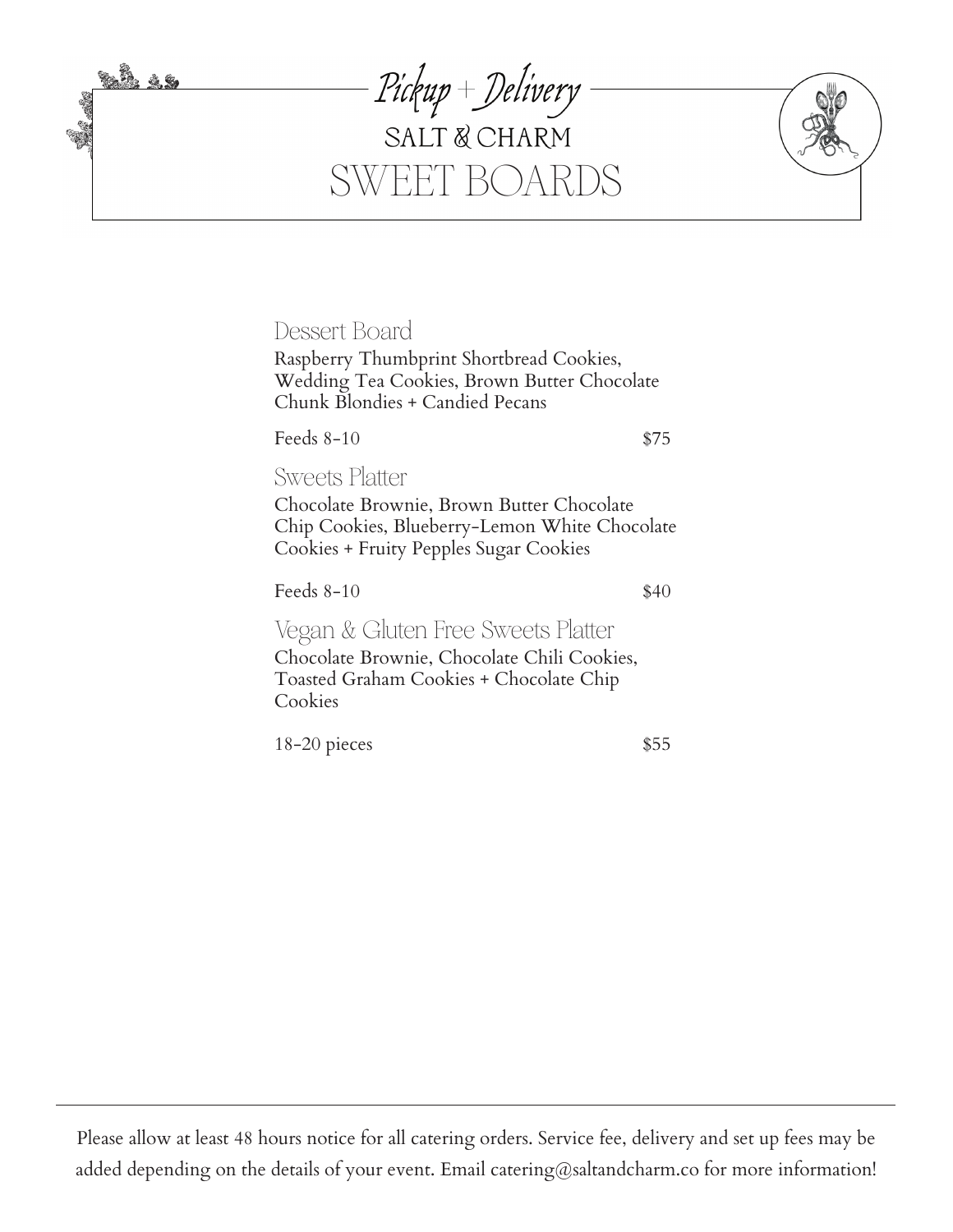<u>tin 19</u> **Service** 





| Bagel Board                                                                                                                                            |       | Fresh Sliced Fruit & Berries Platter                                    |      |  |
|--------------------------------------------------------------------------------------------------------------------------------------------------------|-------|-------------------------------------------------------------------------|------|--|
| Assorted Bagels with Lox, Cream Cheese,                                                                                                                |       | Seasonal Fresh Fruit displayed with Grapes + Berries                    |      |  |
| Hard Boiled Eggs, Bacon and Assorted<br>Toppings                                                                                                       |       | Feeds $8-10$                                                            | \$45 |  |
| Feeds $8-10$                                                                                                                                           | \$125 | 9-Inch Quiche                                                           |      |  |
| <b>Biscuit Board</b><br>Homemade Buttermilk Biscuits, Two (2)<br>Breakfast Meats, Sliced Cheeses, Whipped<br>Honey Butter, Homemade Jam, Fresh Berries |       | Bacon Tomato Greens, Spinach Roasted Red<br>Pepper Feta + Spring Veggie |      |  |
|                                                                                                                                                        |       | Feeds 4-6                                                               | \$35 |  |
|                                                                                                                                                        |       | Muffins                                                                 |      |  |
| Feeds $8-10$                                                                                                                                           | \$125 | Blueberry Lemon + Chocolate Chip + Cornbread                            |      |  |
| <b>Breakfast Platter</b><br>Link Sausage, Bacon, Hard Boiled Eggs,<br>Roasted Tomatoes                                                                 |       | 4 per order                                                             | \$14 |  |
| Feeds $8-10$                                                                                                                                           | \$75  |                                                                         |      |  |
| <b>Breakfast Casserole</b><br>Sausage, Bacon, Eggs, Cheese, Bread Cubes                                                                                |       |                                                                         |      |  |

Feeds  $4-6$  \$35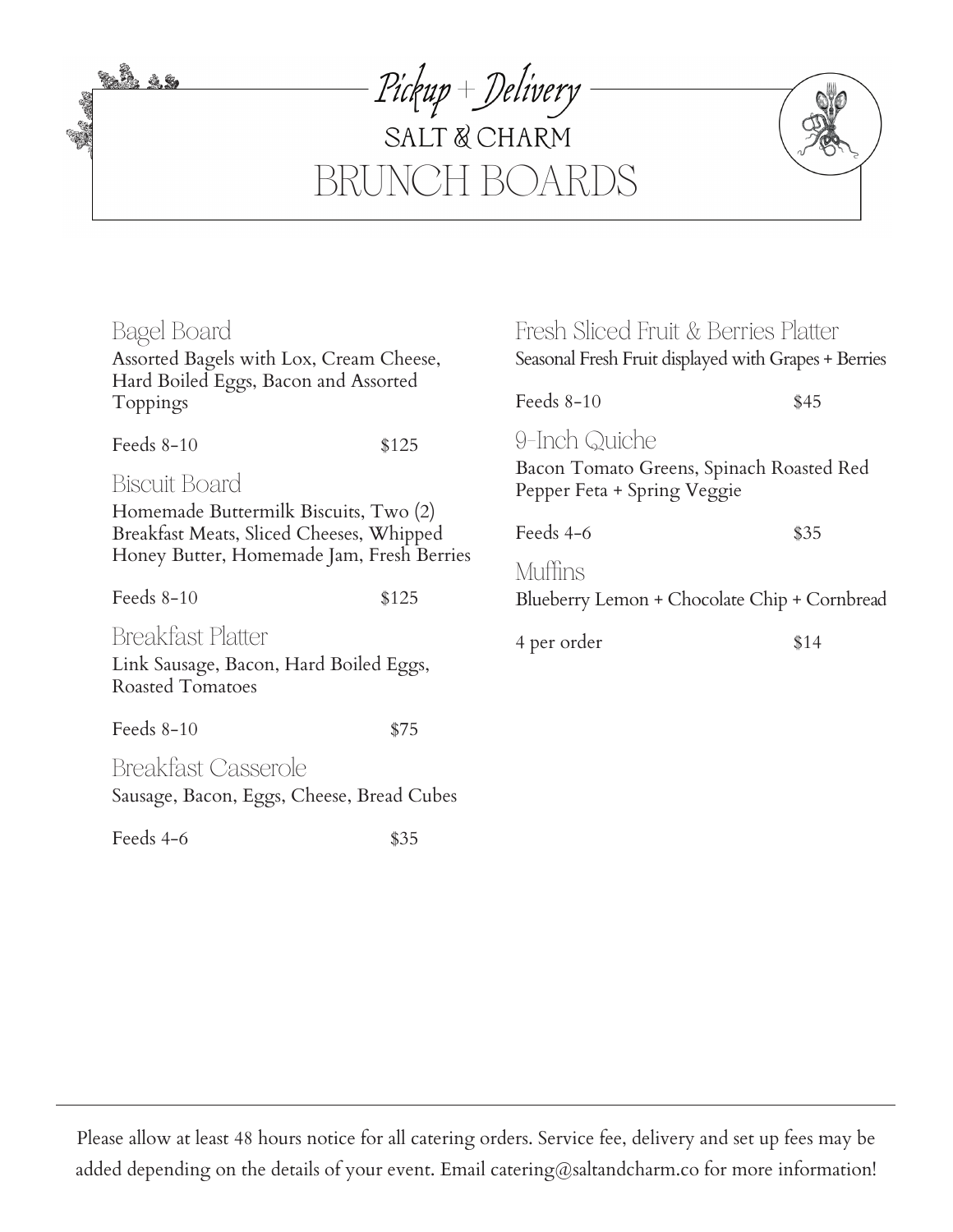<u>tað 19</u>





# Price per Piece There is a minimum order of 12 pieces per hors d'oeuvre

| Jalapeño Pimento Cheese Cucumber Cups<br>Mini Cucumber Cups filled with Jalapeño Pimento Cheese            | \$2 each     |
|------------------------------------------------------------------------------------------------------------|--------------|
| Tea Sandwich Duo<br>Mini Pimento Cheese Sandwiches + Mini Sliced Cucumber Sandwiches                       | \$2 each     |
| Crostini Duo<br>Bacon, Lettuce, and Tomato; Apricot + Whipped Goat Cheese                                  | \$3 each     |
| Caprese Cups<br>Mozzarella, Tomato, Fresh Basil, Balsamic Reduction                                        | \$3 each     |
| Ham + Jam Biscuit Stacks<br>Mini Buttermilk Biscuits, Sliced Honey Ham, Blackberry Jam                     | \$3.50 each  |
| Puff Pastry Squares<br>Caramelized Onion, Thyme, Goat Cheese, Honey                                        | \$3.50 each  |
| Spring Crostini<br>Blackberry Jam, Prosciutto + Herb Goat Cheese                                           | \$3.50 each  |
| Chicken Satay<br>Skewered Chicken Satay served with Peanut Dipping Sauce                                   | \$3.75 each  |
| Grilled Shrimp Skewers<br>Grilled Shrimp prepared with Honey Lime Vinaigrette                              | \$3.75 each  |
| Beef Tenderloin Bites<br>Sliced Beef Tenderloin, Horseradish Cream prepared on Garlic CrostiniMarket Price |              |
| Mini Crab Cakes<br>Mini Crab Cakes served with Remoulade                                                   | Market Price |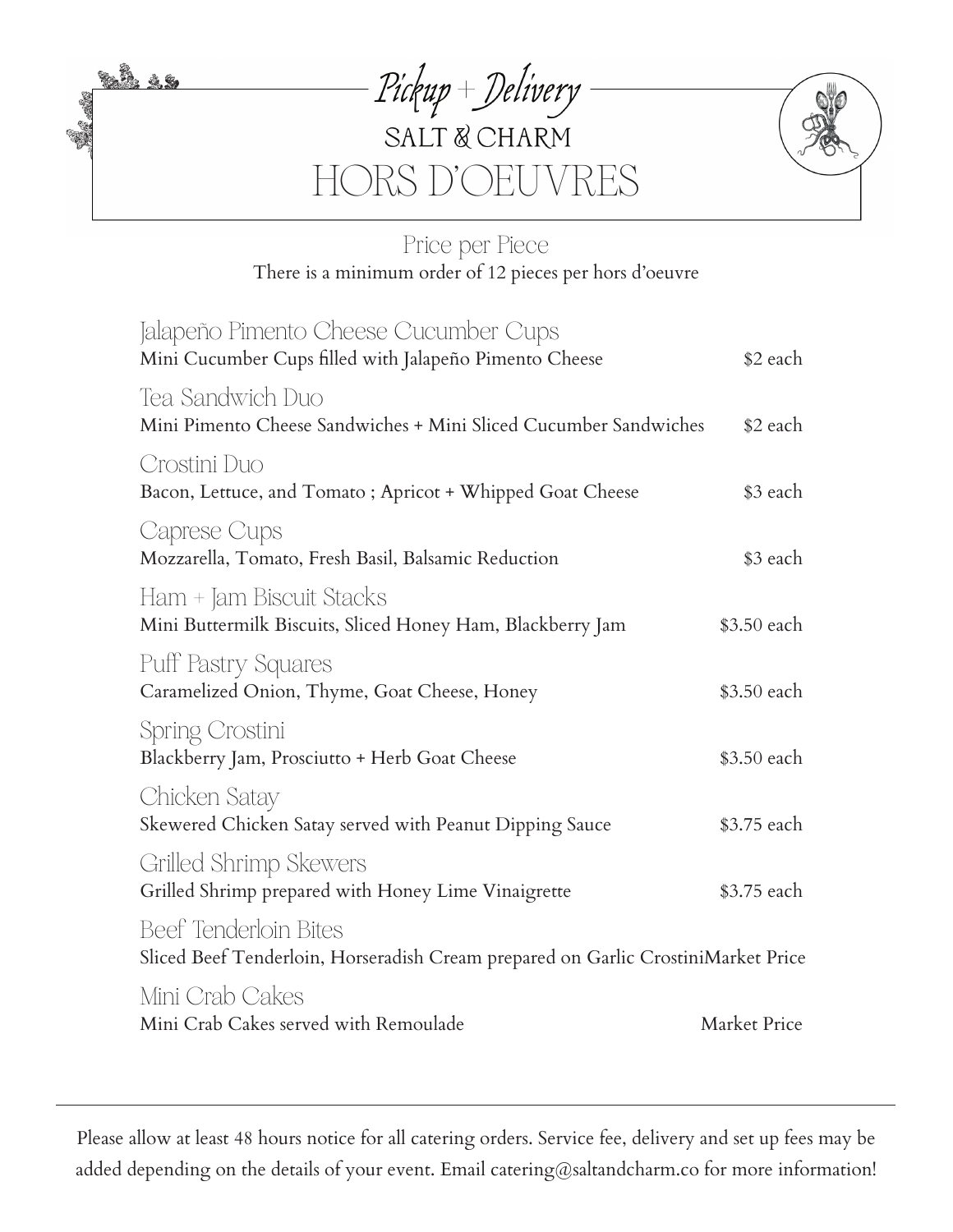

### There is a minimum order of 12 servings per menu item

\$16 per serving

Bacon-Wrapped Pork Tenderloin with White Cheddar Mac & Cheese Barbecue Chicken Breast with Mashed Potatoes + Roasted Green Beans Lemon Herb Chicken over Roasted Veggie Orzo (Eggplant, Bell Pepper, Red Onion and Feta) Creamy Chicken Pesto Pasta and Garden Salad with Green Goddess Dressing

\$18 per serving

Shrimp & Grits and Garden Salad with Green Goddess Dressing Roasted Salmon with Asparagus, Peas and a Creamy Pesto Parmesan Pasta Jerk Mahi-Mahi with Pineapple Salsa, Cumin Roasted Carrots + Coconut Rice Beef Bolognese Lasagna and Caesar Salad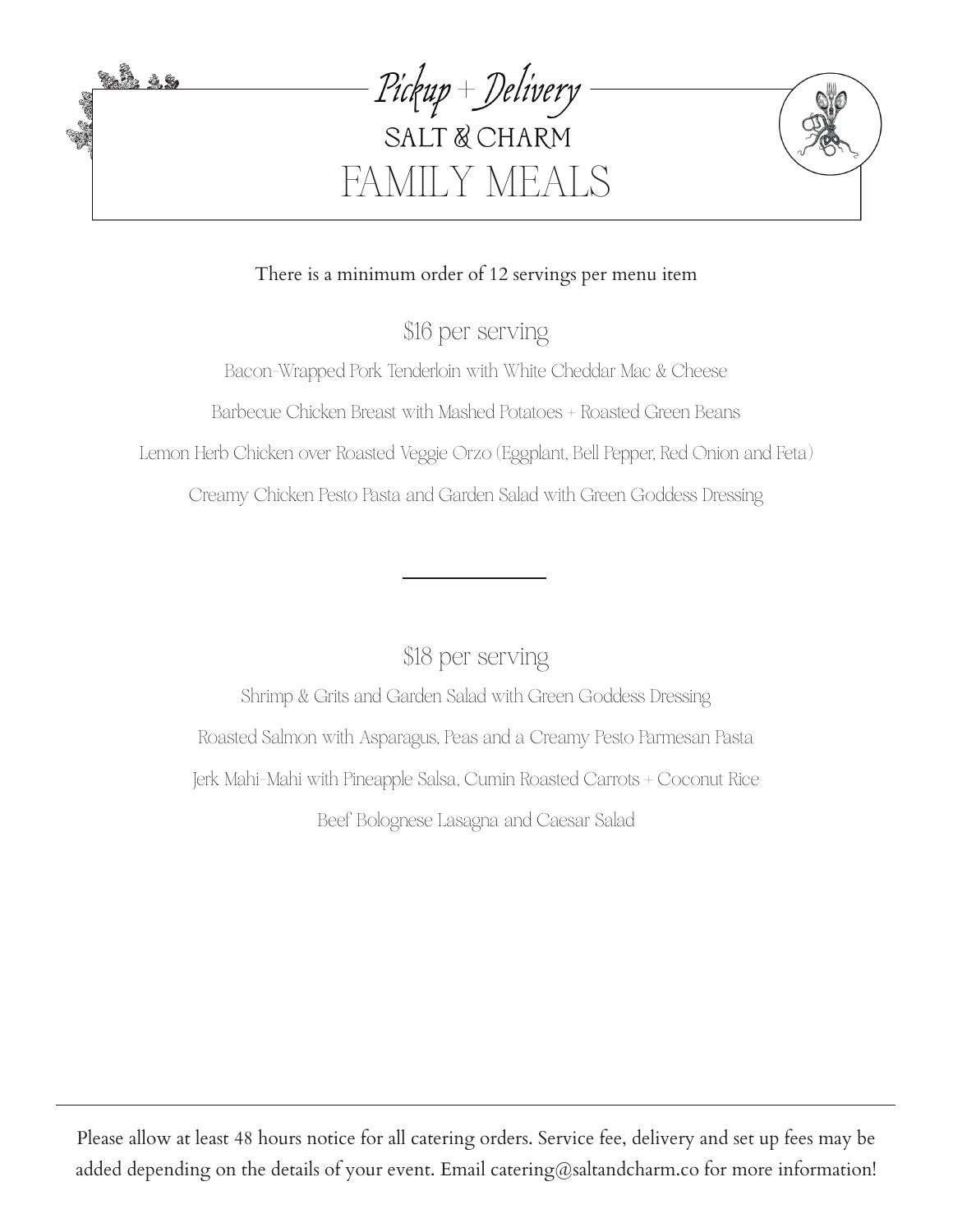

#### There is a minimum order of 12 servings per menu item

Taco Bar | \$18 Per Serving

Choice of Two (2) Proteins:

Ancho Chili Chicken

Seasoned Ground Beef

Chili-Lime Shrimp

Pulled Pork

Chili & Garlic Roasted Cauliflower

Spiced Sweet Potato & Chickpeas

Served with Mexican Rice, Flour Tortillas, Cheese, Lettuce, Sour Cream and Homemade Salsa

\$20 Per Serving

Sliced Beef Tenderloin with Horseradish Cream, Garlic Roasted Potatoes and Roasted Asparagus

Seared Flank Steak with Chimichurri, Rice Pilaf and Sautéed Broccolini

Red Wine Braised Short Ribs with Creamy Grits and Dijon Green Beans

Crab Cakes with Remoulade & Mixed Greens Salad with Carrot, Watermelon Radish and Cucumber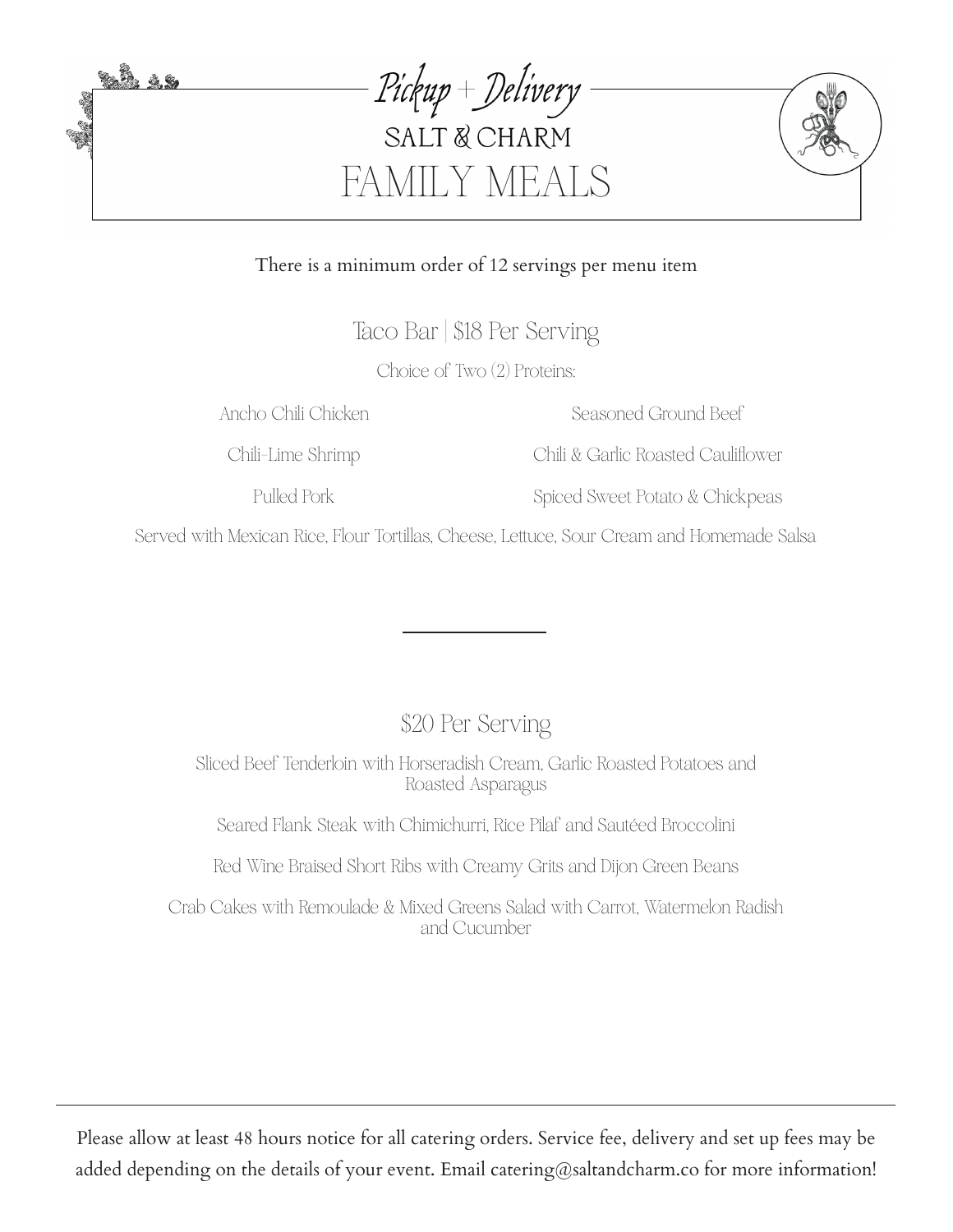

Sides are only available with a family meal order

\$30 EACH | FEEDS 6-8

Rice Pilaf

Paprika & Garlic Roasted Potatoes

Roasted Green Beans with Dijon Vinaigrette

Cucumber & Tomato Salad with Red Onion and Red Wine Vinaigrette

Loaded Potato Salad (Bacon, Cheddar Cheese, Sour Cream, Green Onions)

Southern Coleslaw (Green & Purple Cabbage, Carrots, Traditional Mayo Dressing)

White Cheddar Mac & Cheese Garlic Mashed Potatoes Caprese Pesto Pasta \$40 each | Feeds 6-8

Roasted Seasonal Veggies (Squash, Cauliflower, Broccoli, Bell Pepper, Red Onion, Carrots)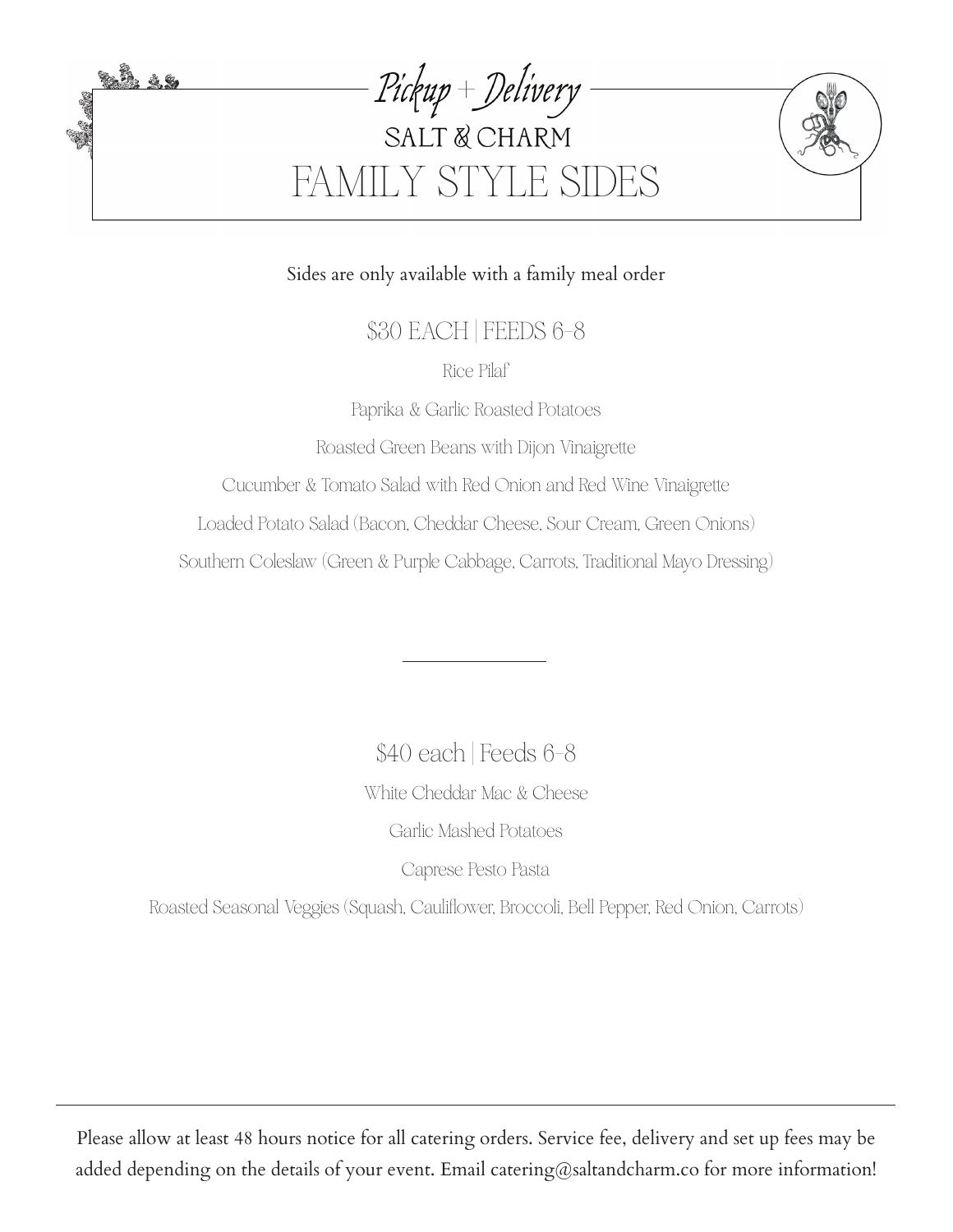

Salads are only available with a family meal order

\$40 each | Feeds 6-8

Garden Salad Mixed Greens, Tomato, Radish, Cucumber, Red Bell Pepper, Carrot, Balsamic Vinaigrette

Cobb Salad

Chopped Romaine, Hard Boiled Egg, Bacon, Bleu Cheese, Tomato, Cucumber, Green Goddess Dressing

Caesar Salad

Chopped Romaine, Shaved Parmesan, Torn Croutons, Caesar Dressing

Italian Chopped Salad

Chopped Romaine, Marinated Chickpeas, Artichoke Hearts, Olives, Sundried Tomatoes, Italian Vinaigrette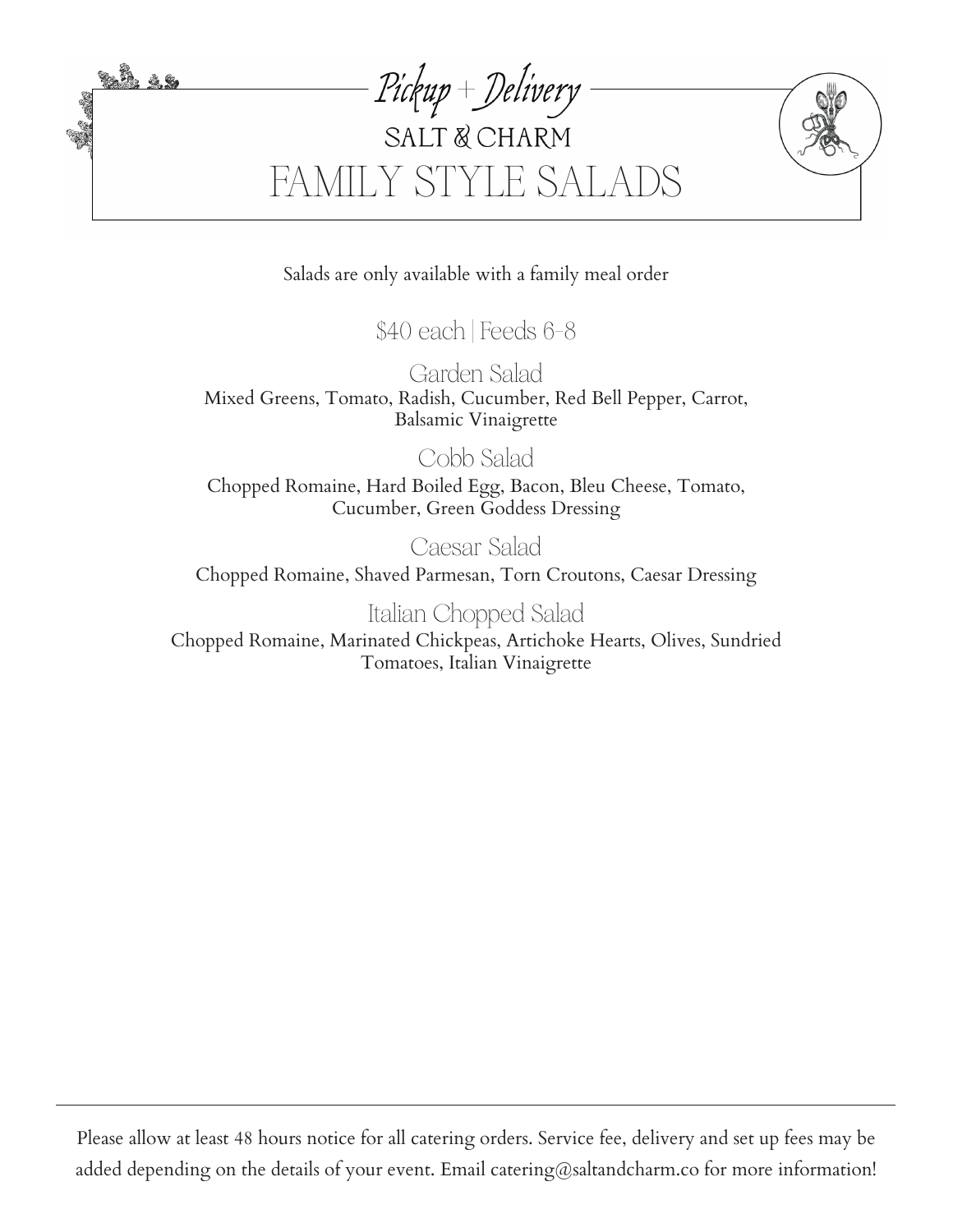

## Extras are only available with a family meal order

| One Dozen Jalapeno Cheddar Cornbread Muffins | \$20 |
|----------------------------------------------|------|
| Tarragon Chicken Salad   160z                | \$15 |
| Napa Chicken Salad   160z                    | \$15 |
| Jalapeño Pimento Cheese   160z               | \$12 |
| Guacamole   160z                             | \$12 |
| Mango Salsa   160z                           | \$12 |
| Housemade Salsa   160z                       | \$10 |
| Add Tortilla Chips                           | \$5  |

Please allow at least 48 hours notice for all catering orders. Service fee, delivery and set up fees may be added depending on the details of your event. Email catering@saltandcharm.co for more information!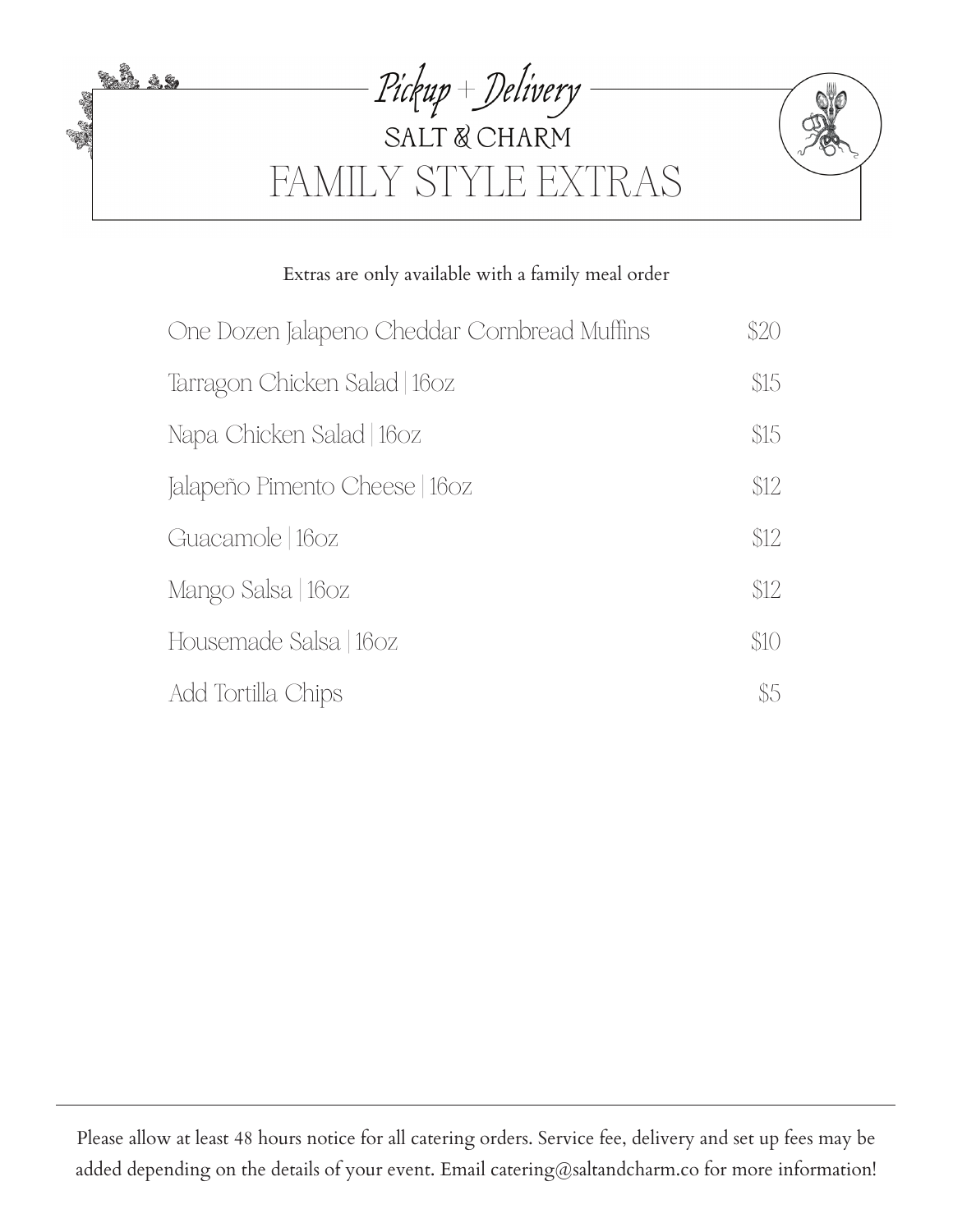

Kids Selections are only available with a family meal order

\$60 each | Feeds 4-6

# Breaded Chicken Tenders with Cheesy Broccoli + Mashed

Potatoes

Spaghetti Bolognese + Garlic Bread

Cheesy Tortellini Alfredo + Roasted Green Beans